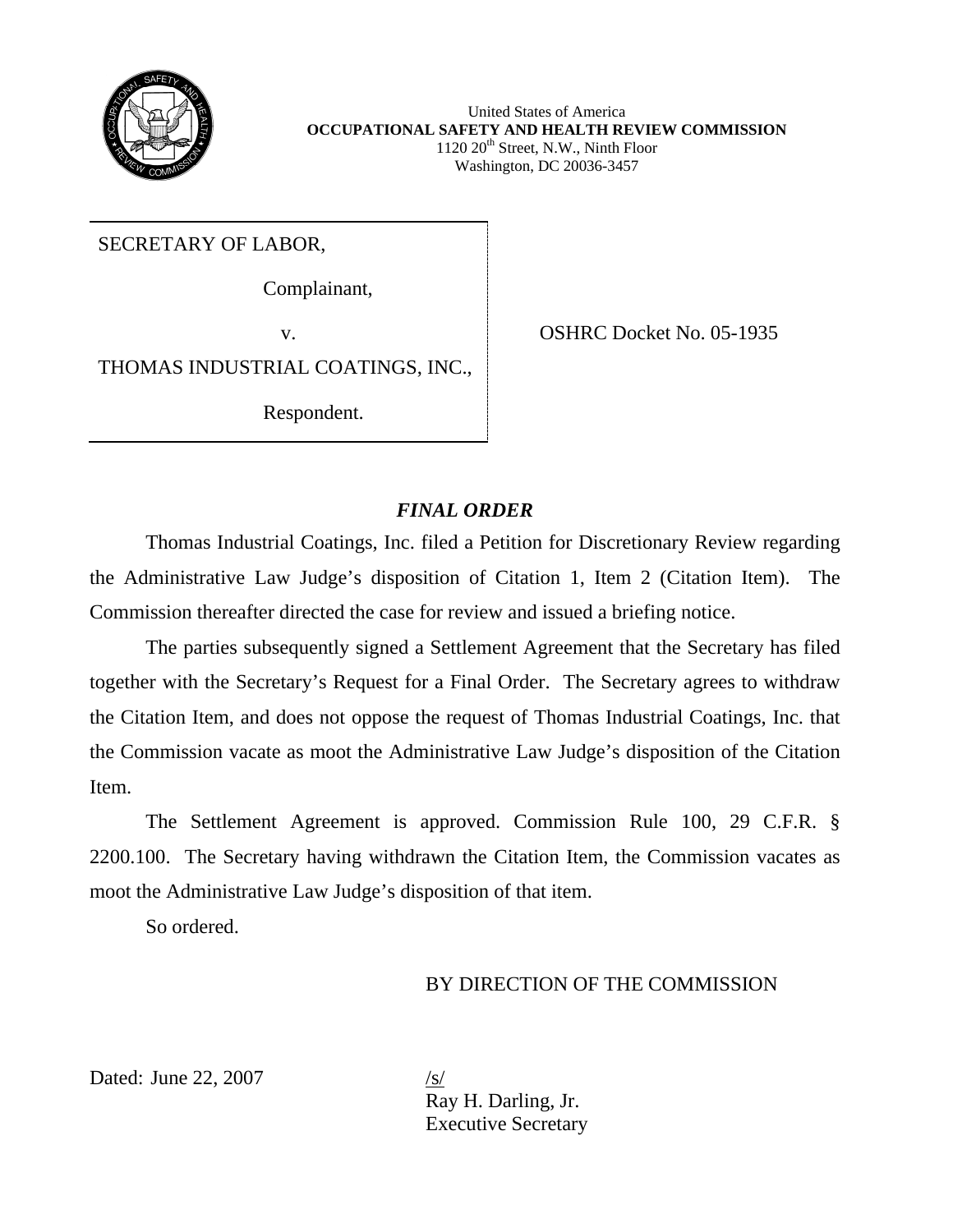Secretary of Labor,

Complainant,

### v. OSHRC Docket No. **05-1935**

Thomas Industrial Coatings, Inc.,

Respondent.

Appearances:

Leigh Burleson, Esq., U. S. Department of Labor, Office of the Solicitor,, Kansas City, Missouri For Complainant

Russell C. Riggan, Esq., and Julie O'Keefe, Esq., Armstrong Teasdale, LLP,St. Louis, Missouri For Respondent

Before: Administrative Law Judge Nancy J. Spies

## **DECISION AND ORDER**

Thomas Industrial Coatings, Inc. (TIC), is an industrial painting contractor who paints structures such as water towers, ground storage tanks, bridges, locks, and dams. On October 24, 2005, the Secretary issued a citation to TIC alleging four violations of the Occupational Safety and Health Act of 1970 (Act). The citation resulted from an inspection conducted by Occupational Safety and Health Administration (OSHA) compliance officer Samuel Stuck on August 20, 2005.

The Secretary withdrew item 3 of the citation prior to the hearing. Item 1alleges a serious violation of § 5(a)(1) because TIC did not provide a crash cushion or truck mounted attenuator (TMA) vehicle to protect employees in work zones on and near a highway. Item 2 alleges a serious violation of § 1926.95(a), or, in the alternative, a serious violation of § 5(a)(1) for failing to require employees to wear high-visibility clothing or warning vests as part of their personal protective equipment (PPE) while crossing open traffic lanes on or near a highway. Item 4 alleges a serious violation of § 1926.453(b)(2)(v) for allowing an employee to work from an aerial lift elevated 18 to 20 feet without wearing a body belt and lanyard attached to the basket.

The undersigned held a hearing in this matter on May 17 and 18, 2006, in St. Louis, Missouri. The parties have filed post-hearing briefs. TIC argues it did not violate the cited standards, and, in the alternative, that any violation resulted from unpreventable employee misconduct for item 4.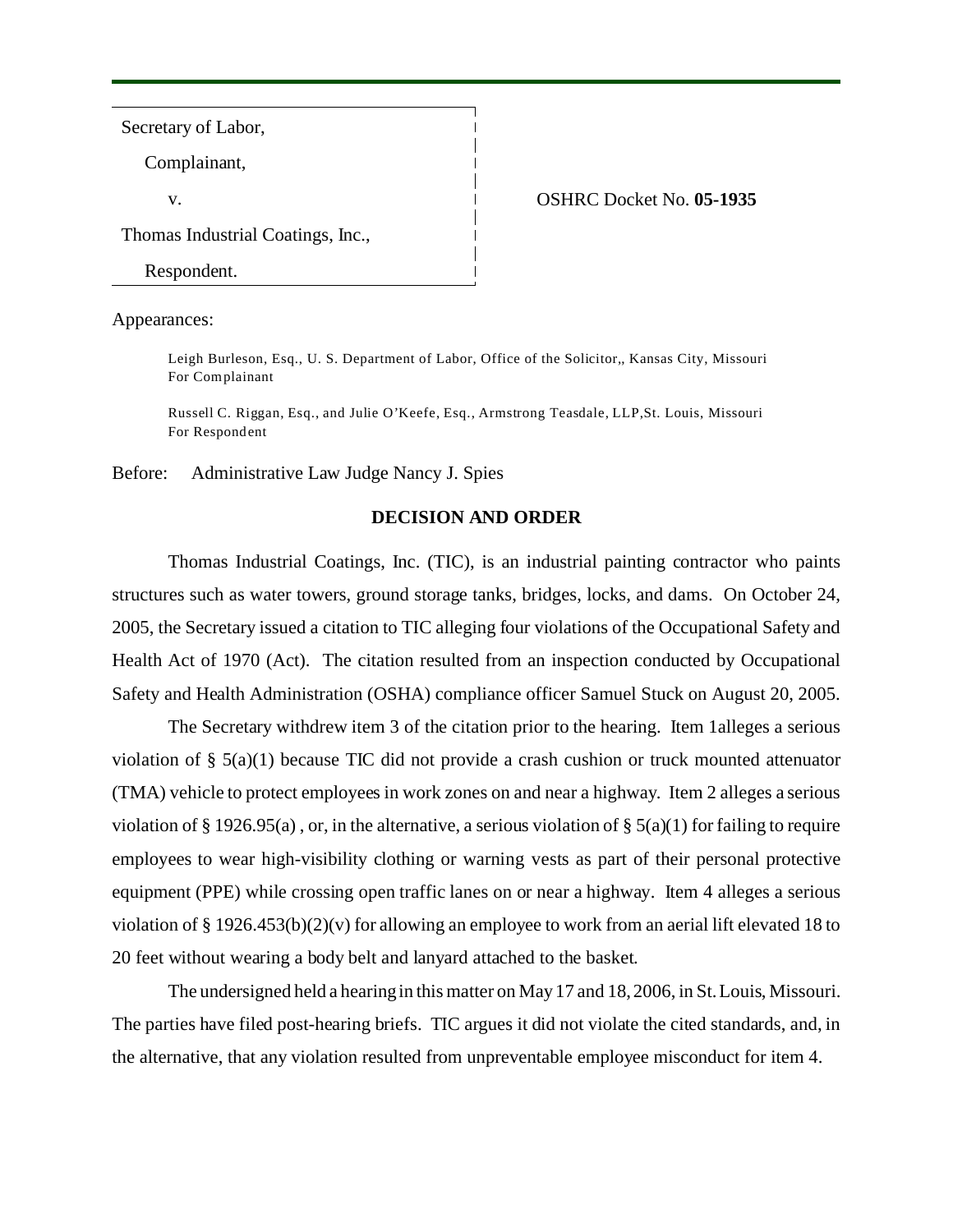For the reasons stated below, the undersigned vacates items 1 and 4, and affirms item 2 as a violation of  $\S$  5(a)(1).

### **Facts**

In August 2005, TIC was working as a subcontractor to Millstone Bangert on a site located at the intersection of Interstate 70 and Highway 61 in Lake Saint Louis, Missouri. TIC's job was sandblasting and painting an overpass bridge. The work was usually performed during one shift which stretched from late evening to early morning. TIC's onsite foreman was Alan Jackson. Kevin Sparks was its supervisor. Employees Raul Morales, Manuel Andres, James Hoffner, and James Belfield worked as TIC's crew on the site.

The jobsite was located on a highway divided by a central median, with three westbound and three eastbound lanes. Most of TIC's work required the crew to be in the eastbound lane and the westbound lane closest to the median (the fast lanes of eastbound and westbound I-70). The overpass bridge was 20 feet high. TIC used at least two aerial lifts to reach the bridge.

TIC created a containment area by hanging tarps from the bottom of the bridge to the ground. TIC's crew fastened the tarps to the beams of the bridge with C-clamps. The containment area catches sand from the sandblasting operation and overspray from the painting operation.

On August20, 2005, OSHA compliance officer Samuel Stuck was driving westbound on I-70 when he saw TIC's work activities. The employees started the shift at 7:00 p.m. on August 19 and by the early morning of August 20 they were running late. Stuck observed what he perceived to be violations of the Act. Stuck pulled over and stopped his car, and then took several photographs. He approached the worksite and spoke first with a representative of general contractor Millstone Bangert, and then with TIC supervisor Kevin Sparks. Based upon Stuck's observations and his conversations with employees, he recommended that TIC be cited by the Secretary for violations of the Act. The Secretary followed Stuck's recommendations and issued the instant citation.

### **The Citation**

## **Item 1 : Alleged Serious Violation of § 5(a)(1)**

The Secretary alleges TIC committed a serious violation of  $\S 5(a)(1)$ , the general duty clause, when employees were inside work zones on an interstate highway without the control of a specific traffic device. Section 5(a)(1) requires that each employer "[s]hall furnish to each of his employees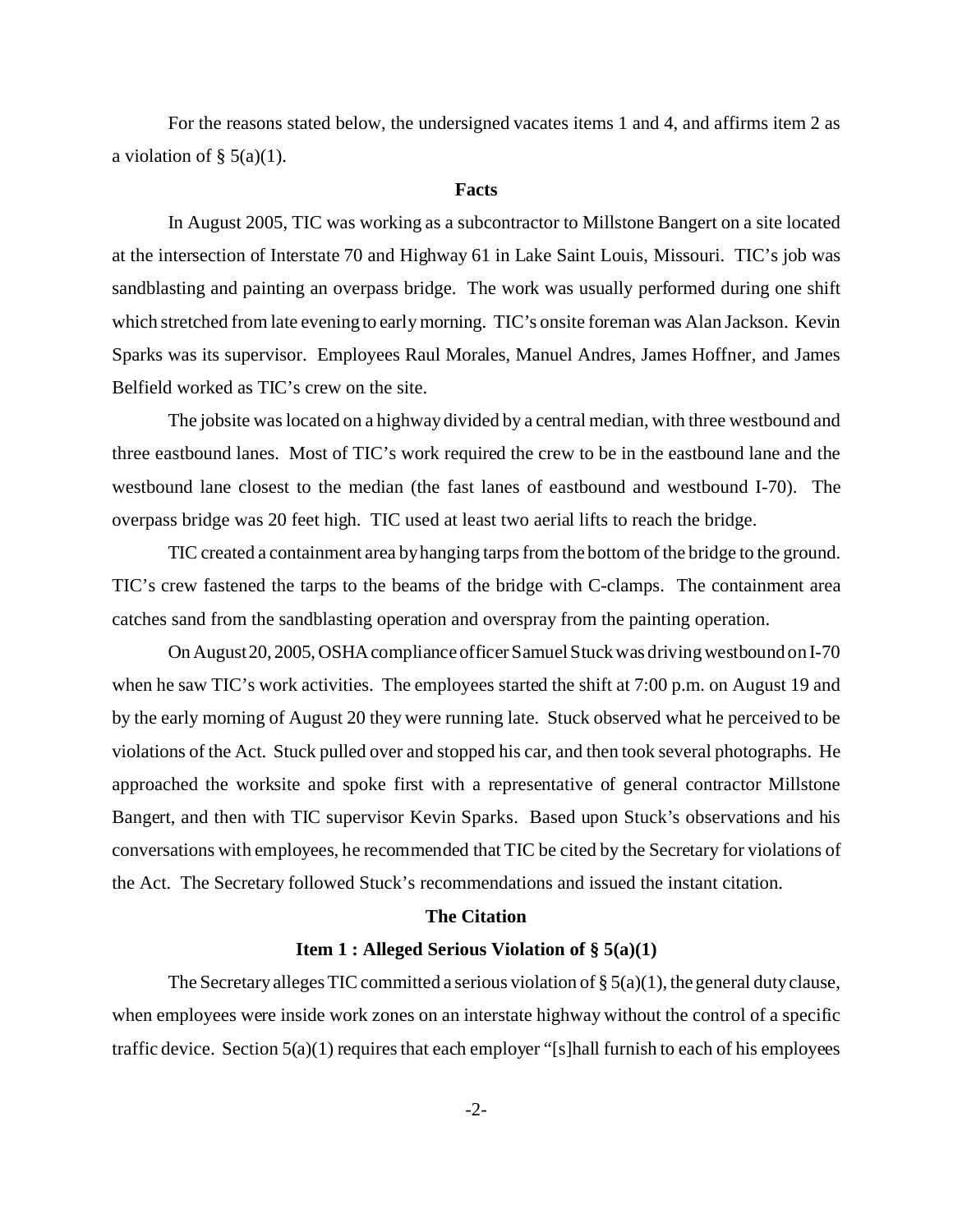employment and a place of employment which are free from recognized hazards that are causing or are likely to cause death or serious physical harm to his employees."

In order to prove a violation of section  $5(a)(1)$ , the Secretary must show that a condition or activity in the workplace presented a hazard, that the employer or its industry recognized this hazard, that the hazard was likely to cause death or serious physical harm, and that a feasible and effective means existed to eliminate or materially reduce the hazard.

*Arcadian Corporation,* 20 BNA OSHC 2001, 2007 (No. 93-0628, 2004).

The citation states:

a/ Employees were working in the west bound side of I-70 in a lane drop for lane 1 behind barrels without being provided a crash cushion vehicle (truck mounted attenuator) or other means to separate employees from the oncoming vehicles traveling at a posted rate of speed of 45 miles per hour. Traffic was being funneled from lane 1 and was merging into lane 2.

b/ Employees were working on the east bound side of I-70 in a lane drop for lane 1 behind barrels without being provided a crash cushion vehicle (truck mounted attenuator) or other means to separate employees from the oncoming vehicles traveling at a posted rate of speed of 45 miles per hour. Traffic was being funneled from three lanes (lanes 1, 2,  $\&$ 3) to one lane (lane 2).

While ultimate responsibility for correcting the hazards rests with the employer, given his/her superior knowledge of the work place, feasible and acceptable methods of abatement to correct this hazard, among others are:

1. To follow the required guidelines of the Missouri Department of Transportation for work zone safety and place a crash cushion or truck mounted attenuator [TMA] vehiclebehind/between the workers in the work zone and the oncoming traffic along with using the required warning signs and lane drop cones and barrels.

2. Follow the guidelines of the 2003 Edition with Revision of the 2003 MUTCD, Manual on Uniform Traffic Control Devices and Title 23 United States Code, 655 Section 109(d) and 23 CFR 655.603, and as approved as the national standard for designing, applying, and planning traffic control devices.

3. Follow the requirements of  $23 \text{ U.S.C. } 402(a)(3)$  which requires that all traffic control devices installed in construction areas using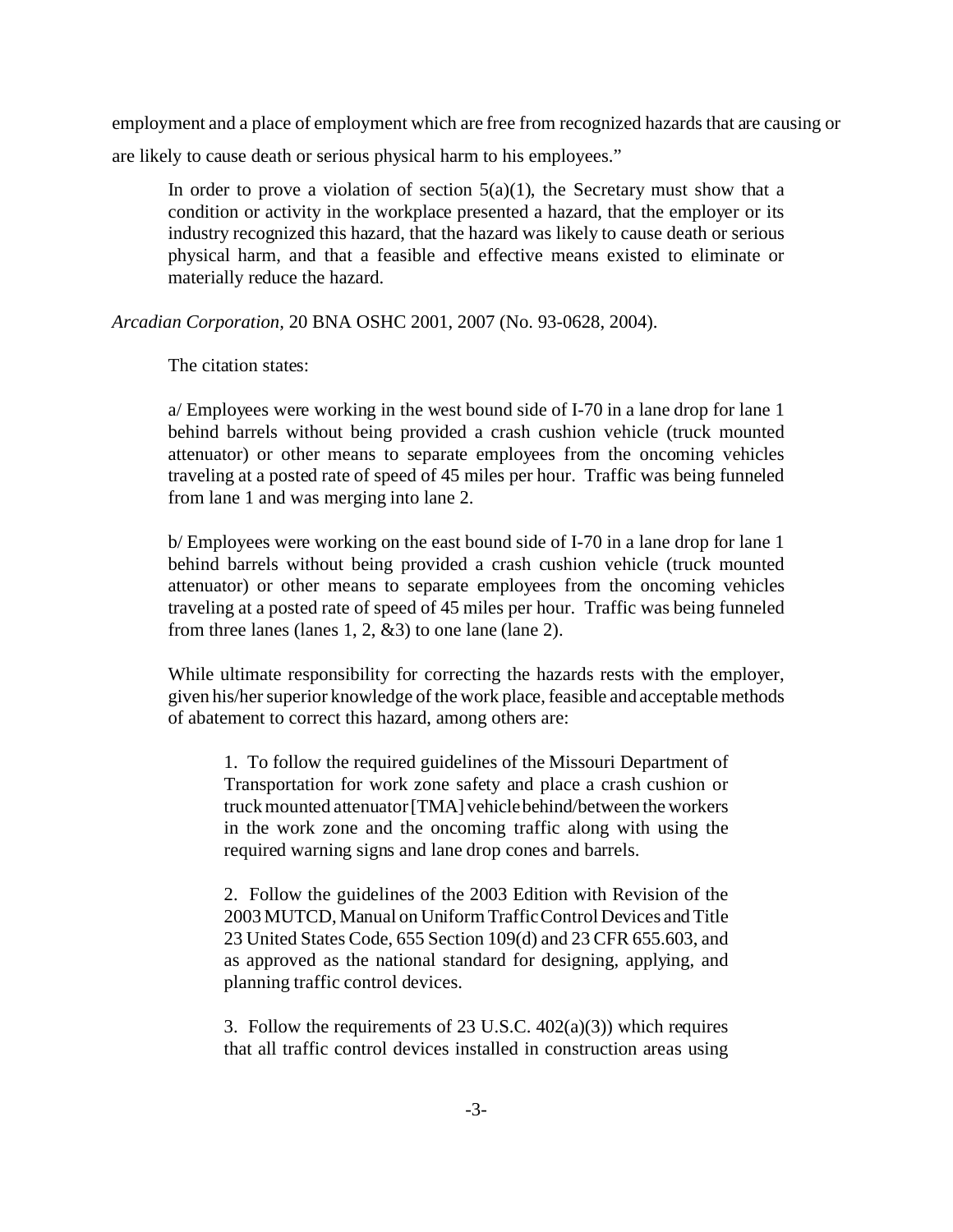Federal-aid funds shall conform to the MUTCD. Traffic plans for handling traffic and pedestrians in construction zones and for the protection of workers shall conform to the requirements of 23 CFR part 630, subpart J, Traffic Safety in Highway and Street Work Zones which requires the use of barricades, crash cushions, and/or truck mounted attenuator vehicles.

TIC had implemented a traffic control system, which included the following:

1. Four or five road signs were on each side of I-70, indicating the presence of a work zone, the closing of lanes, and the reduction of the speed limit from 75 to 45 mph (Tr. 331-332, 335-336, 382).

2. A flashing arrow board (approximately 4 by 8 feet) was on each side of I-70, indicating traffic should merge into another lane (Tr. 329, 332, 382).

3. The center and fast lane on each side of I-70 were closed and traffic was diverted into the far right lane on each side (Tr. 345).

4. Orange traffic barrels were placed diagonally across the closed lanes and alongside the work zone (Tr. 329, 331, 382).

5. Several 55-gallon drums of concrete were positioned in a rectangular perimeter around the containment area (Tr. 334).

## **1. Was there a hazard?**

The first element of §  $5(a)(1)$  the Secretary must prove is that a condition or activity in the workplace presented a hazard. In her citation, the Secretary described the alleged hazardous condition as employees working on I-70 "without being provided a crash cushion vehicle (truck mounted attenuator) or other means to separate employees from the oncoming vehicles traveling at a posted rate of speed limit of 45 miles per hour." This description does not identify the hazardous condition to which employees were exposed; it formulates a hazard in terms of the absence of abatement.

The hazard is not defined in terms of absence of a particular abatement method. *Morrison-Knudsen Co./Yonkers Contracting Co.,* 16 BNA OSHC 11051121-22, 1993-95 CCH OSHD ¶ 30,048, p. 41,279 (No. 88-572, 1993) ( hazard was excessive levels of airborne lead being generated by ongoing bridge demolition work, not absence of protective clothing). A hazard is defined "in terms of the physical agents that could injure employees rather than the means of abatement." *Chevron Oil Co.,*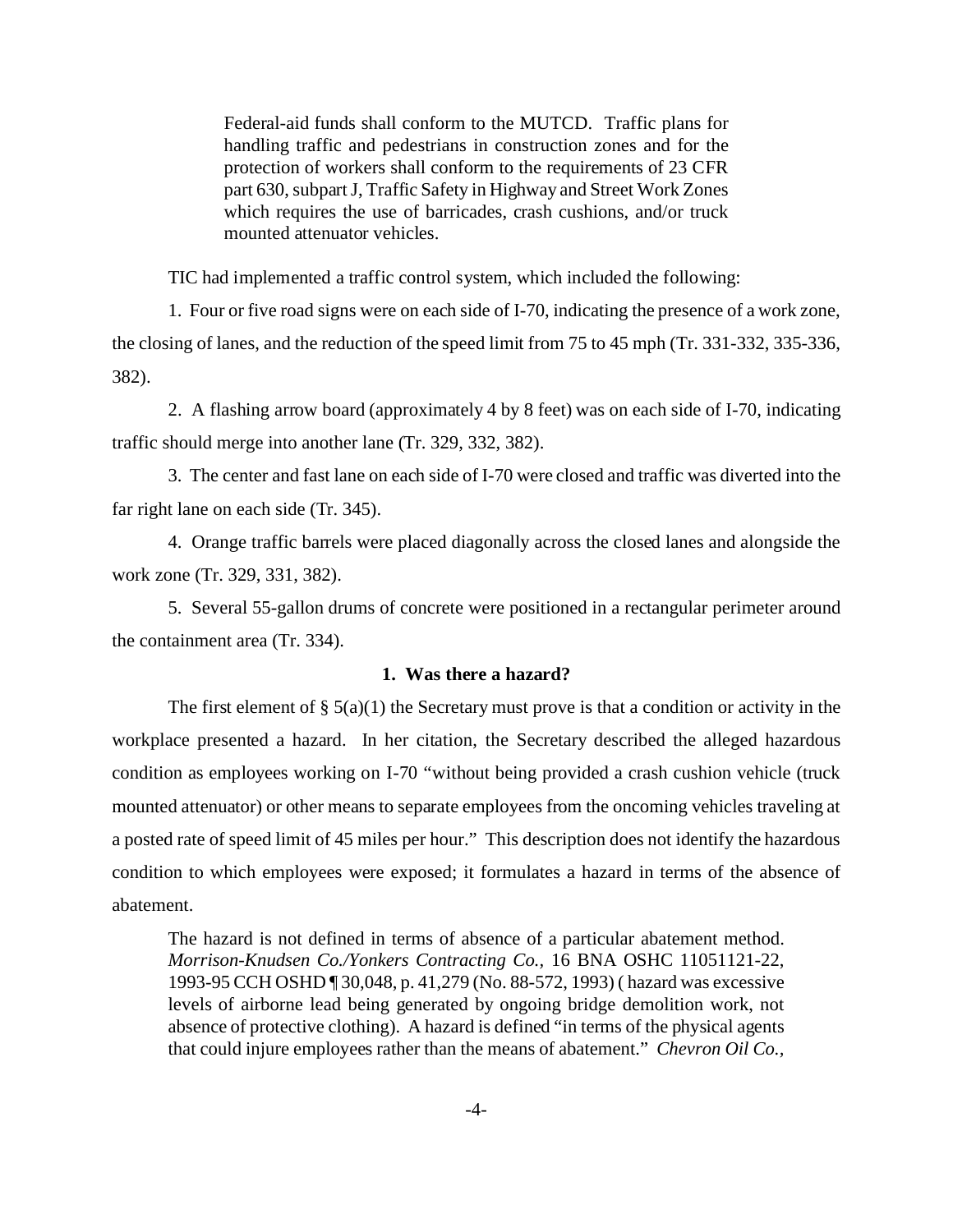11 BNA OSHC 1329, 1331, n. 6, 1983-84 CCH OSHD ¶ 26,507, p. 33,722, n.6 (No. 10799, 1983). . . . The adequacy of the employer's work practices to reduce the risk of, or prevent the occurrence of, the hazard is a separate issue from the question of how the recognized hazard is defined.

### *Arcadian Corp.,* 20 BNA OSHC at 2007.

The Secretary wants TIC to use a specific traffic safety control device, and cites TIC's failure to use it as a hazard. This is incorrect. The undersigned is not required to accept the Secretary's formulation of the hazard. "The Commission may define the hazard itself. *See, e.g., Davey Tree Expert Co.,* 11 BNA OSHC 1898, 1899, 1983-84 CCH OSHD ¶ 26,852, p. 34,399 (No. 77-2350, 1984) (Commission defined hazard after determining Secretary's definition is too broad)." *Arcadian Corp.,* 20 BNA OSHC at 2007-2008. It is determined the alleged hazardous condition to which TIC's employees were exposed was being struck by vehicles traveling on a highway, while the employees were located in a designated work zone. Did this condition present a hazard?

In June 2001, the Center for Disease Control and Prevention (CDC) and the National Institute for Occupational Safety and Health (NIOSH) issued a document entitled "Building Safer Highway Work Zones: Measures to Prevent Worker Injuries from Vehicles and Equipment" (Exh. C-9). The document reports that between 1992 and 1998, 841 workers were killed while performing highway or street construction. Of these, 492 were killed while located in a highway or construction work zone. Most of the fatalities occurred when a vehicle struck the worker. The deaths by vehicles were almost evenly divided between construction vehicles (154) and passing traffic vehicles (152). The introduction to the document provides examples of the risks to which highway workers are exposed. One of the examples states (Exh. C-9, p. 1):

## *Highway workers are at risk of injury from passing traffic vehicles:*

An 18-year-old flagger, outfitted in full reflective vest, pants, and hard hat, was directing traffic at one end of a bridge approach during a night milling operation. The work zone was correctly marked with cones and signs, and the entire bridge was illuminated with street lights. The flagger was standing under portable flood lights in the opposing traffic lane close to the center line, facing oncoming traffic. A pickup truck traveling in the wrong lane at an estimated 55 to 60 miles per hour struck the flagger head on and carried him approximately 200 feet. He died at the scene of multiple traumatic injuries [Minnesota Department of Health 1992].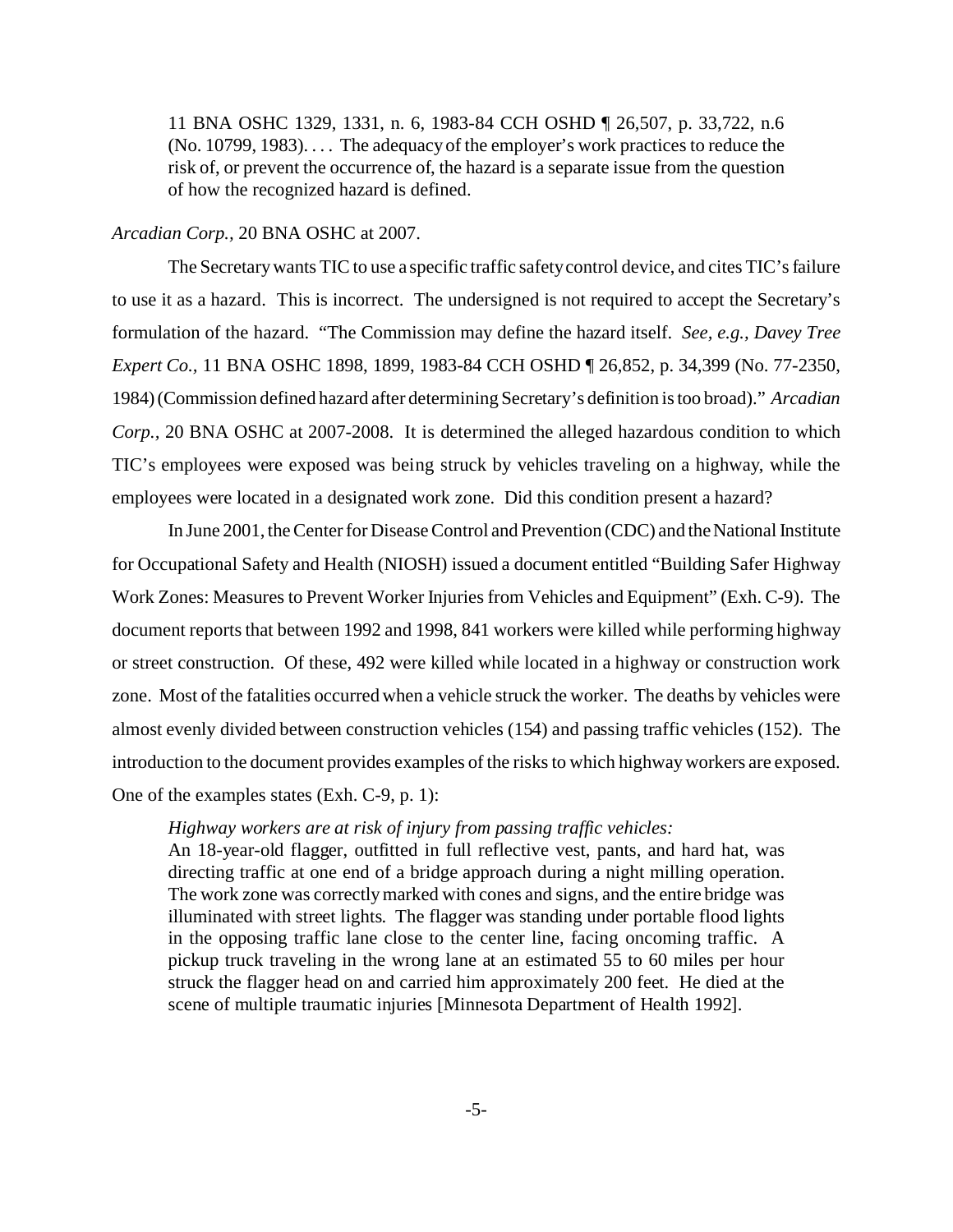The Secretary has established that working on or near a highway in a designated work zone presents a hazard.

### **2. Was the hazard recognized?**

The second element the Secretary must establish is that TIC or the industry recognized this hazard. (In the post-hearing briefs, both the Secretary and TIC proceeded on the erroneous assumption the hazard at issue was failing to use a TMA, as described by the Secretary in the citation. Their arguments will be applied to the hazard of working on or near a highway in a designated work zone.) The Secretary does not contend TIC itself recognized the hazard, but that she established industry recognition by citing recommendations made by the Federal Highway Administration's "Manual on Uniform Traffic Control Devices for Streets and Highways" (MUTCD). TIC argues the Secretary has improperly categorized its industry as the highway construction industry, when in fact its industry is the bridge painting industry.

"[W]here a practice is plainly recognized as hazardous in one industry, the Commission may infer recognition in the industry in question." *Kelly Springfield Tire Co. v. Donavan,* 729 F.2d 317,  $321$  ( $5<sup>th</sup>$  Cir. 1984). In this case, the undersigned does infer the bridge painting industry recognizes working in a designated work zone on or near a highway as a hazard. The introduction to "Building Safer Highway Work Zones" states, "Highway and street construction presents a complex work situation in which workers face multiple injury risks under conditions that may change without warning" (Exh. C-10, p. 1). Page ix of the document lists the Federal Highway Administration's MUTCD as a primary source for safety recommendations, noting, "Highway workers, regardless of their assigned tasks, work in conditions of low lighting, low visibility, and inclement weather, and may work in congested areas with exposure to high traffic volumes and speeds."

The Commission has acknowledged the common-sense observation that highway work is inherently hazardous:

Simply put, unless [a multiple-lane interstate] highway has been completely closed to active traffic, employees engaged in highway construction work are in danger of being hit by a moving vehicle whether they are working adjacent to the highway, flagging motorists on the highway, or crossing the highway.

*W. G. Fairfield Co.,* 19 BNA OSHC 1233, 1236 (No. 99-0344, 2000) (discussing the training standard § 1926.28(a)). Identifying a worker as belonging to the bridge painting industry rather than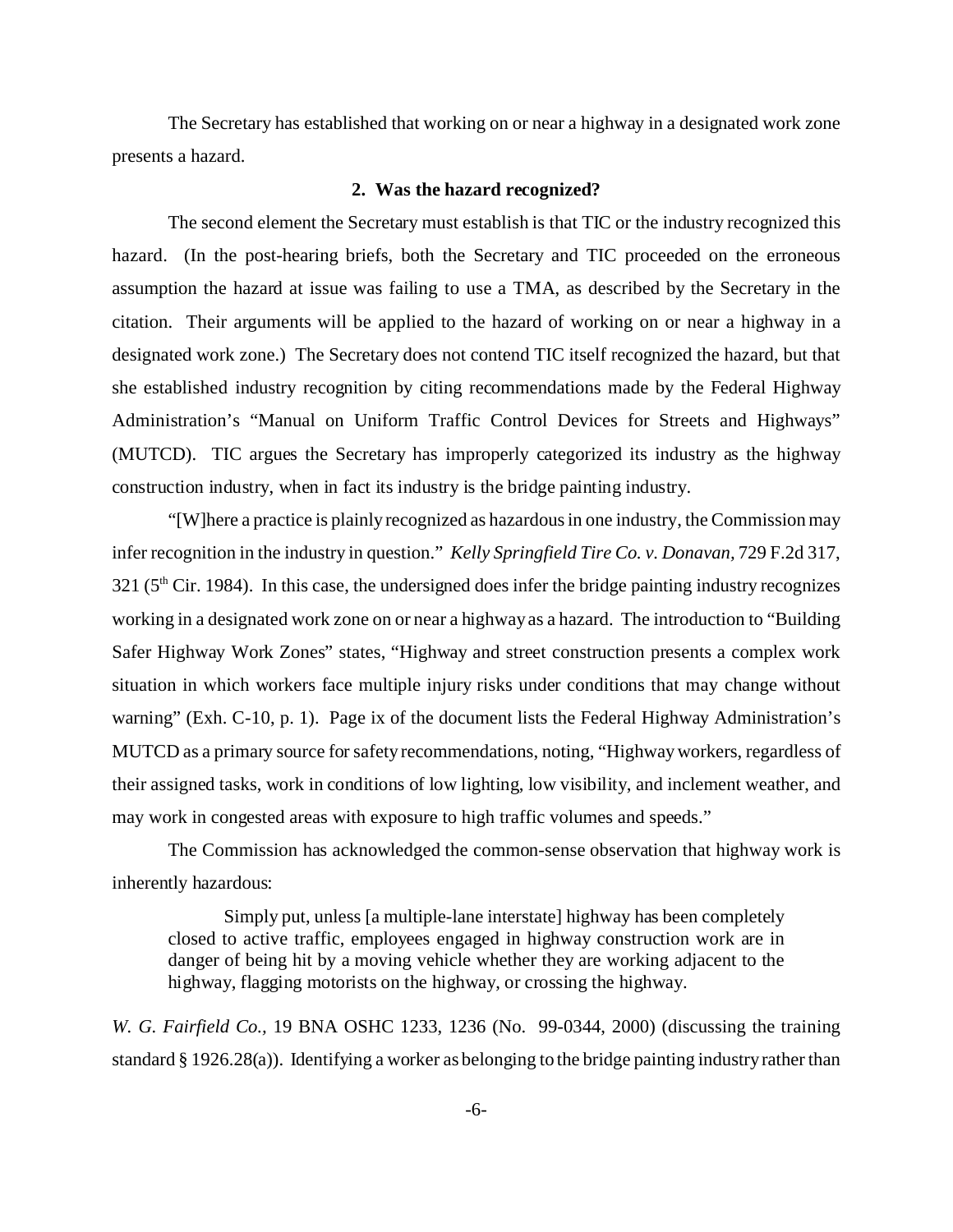the highway construction industry makes him no less vulnerable to being struck by a passing vehicle. The Secretary has established the exposure of TIC's workers to passing vehicular traffic was a recognized hazard in the bridge painting industry, as well as in any industry that requires its workers to work adjacent to or on a highway open to traffic.

## **3. Was the hazard likely to cause death or serious physical harm?**

The third element the Secretary must prove is the hazard is likely to cause death or serious physical harm. The fatality statistics for highway construction workers establish working on or near a highway exposes them to death and serious injury.

## **4. Was there an effective and feasible means of abatement?**

The last element of the Secretary's case is proving a feasible and effective means existed to eliminate or materially reduce the hazard. It is this element the Secretary fails to establish. She relies on the Missouri Department of Transportation (MoDOT) manual to support her claim TIC was required to use a TMA at its worksite. Stuck testified a drawing in the MoDOT manual mandates the TMA be used when closing lanes on a divided highway (Exh. R-30, p.81, drawing TA-13; Tr. 159-160). In focusing on the TMA, the Secretary loses sight of the other effective means implemented by TIC to materially reduce the hazard. TIC used standard temporary traffic control devices to slow traffic and channel it away from its work zone. Neither the MoDOT manual nor the MUTCD requires the use of a TMA under the conditions existing at TIC's site.

Scott Stotlemeyer is a technical support engineer for the MoDOT (Tr. 253). He helped draft the MoDOT manual upon which the Secretary relies (Tr. 255). Stotlemeyer testified the manual was intended for purposes internal to the MoDOT and does not impose requirements upon outside contractors such as TIC (Tr. 256-258). Furthermore, the drawing in the manual to which Stuck refers expressly exempts the MoDOT from using a TMA at a work site when the speed limit is reduced to 45 mph, as it was on TIC's site (Exh. R-30, p. 81, drawing TA-13; Tr. 195-196). Stuck also referred to Figure 6H-30 of the MUTCD when testifying that document requires the use of a TMA. Figure 6H-30 states the use of a TMA is optional (Exh. C-34; Tr. 208).

Nothing in the record indicates a TMA was the only feasible and effective means to materially reduce the hazard available to TIC. Stuck admitted a TMA would not have protected the entire site, and its presence would not have prevented all workers from being struck by an errant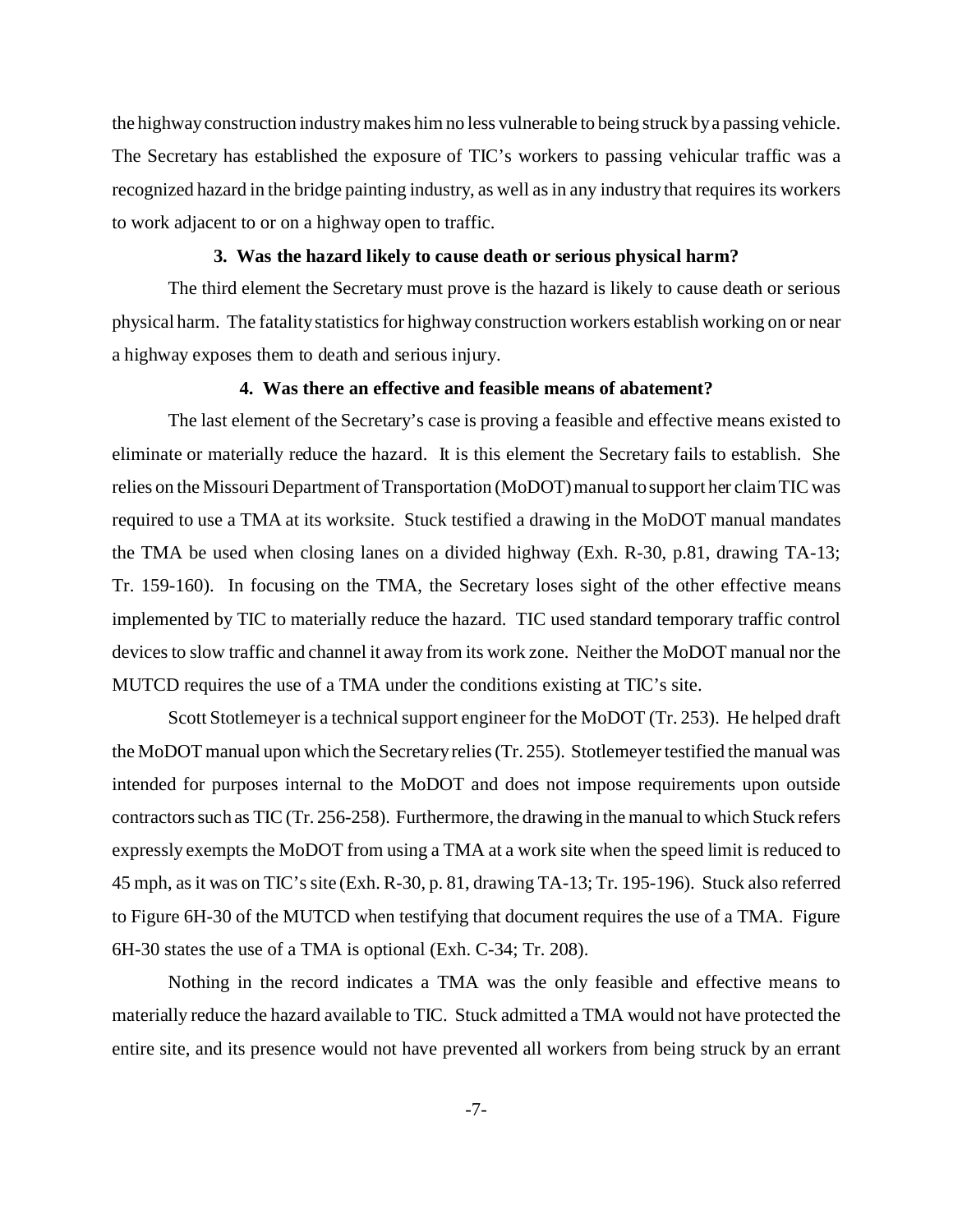vehicle (Tr. 201-202). TIC took steps to protect its employees from a recognized hazard, and the Secretary failed to show a TMA afforded a more effective means to address the hazard. The Secretary failed to establish a violation of  $\S$  5(a)(1) with respect to item 1.

# **Item 2: Alleged Serious Violation of § 1926.95(a), or, in the Alternative, of § 5(a)(1)**

In her original citation, the Secretary alleged TIC committed a serious violation of  $\S 5(a)(1)$ by failing to require its workers to wear reflective vests when they "were working on an interstate highway, where traffic was present and where workers were crossing the open traffic lane." On April 24, 2006, the Secretary moved to amend her complaint under item 2 to allege a serious violation of § 1926.95(a), claiming "The employer did not provide high visibility reflective clothing to employees working on an interstate highway, where traffic was present and while working in a work zone and crossing lanes of traffic." She alleged in the alternative that TIC violated  $\S 5(a)(1)$ as alleged in the original citation. The undersigned granted the Secretary's motion.

In order to establish a violation of an occupational safety or health standard, the Secretary has the burden of proving: (a) the applicability of the cited standard, (b) the employer's noncompliance with the standard's terms, (c) employee access to the violative conditions, and (d) the employer's actual or constructive knowledge of the violation (*i.e.,* the employer either knew or, with the exercise of reasonable diligence could have known, of the violative conditions).

*Atlantic Battery Co.,* 19 BNA OSHC 2131, 2138 (No. 90-1747, 1994).

Stuck testified he noticed only one member of TIC's crew was wearing a vest, and it was not reflective but was "a hunting vest that was a netted vest and was very badly worn. It was almost brown it had been worn so much. It wasn't bright orange" (Tr. 71). Stuck observed the employees crossing one of the open lanes of traffic on their way to the laydown area (Exh. ALJ-1; Tr. 89). Stuck told Sparks "it was required for anybody who was working within 15 feet of the roadway" to wear a reflective vest (Tr. 69). (This is, in fact, not a requirement found in OSHA's construction standards.) Wayne Long, TIC's environmental manager, testified that generally TIC does not require its crew members to wear reflective vests (Tr. 379-380):

Because of the nature of our work on 95 percent of our jobs, we're usually the only contractor on site, and the nature of our work, blasting and painting, if you wear a reflective or safety vest when you are blasting, it doesn't last ten minutes. And, if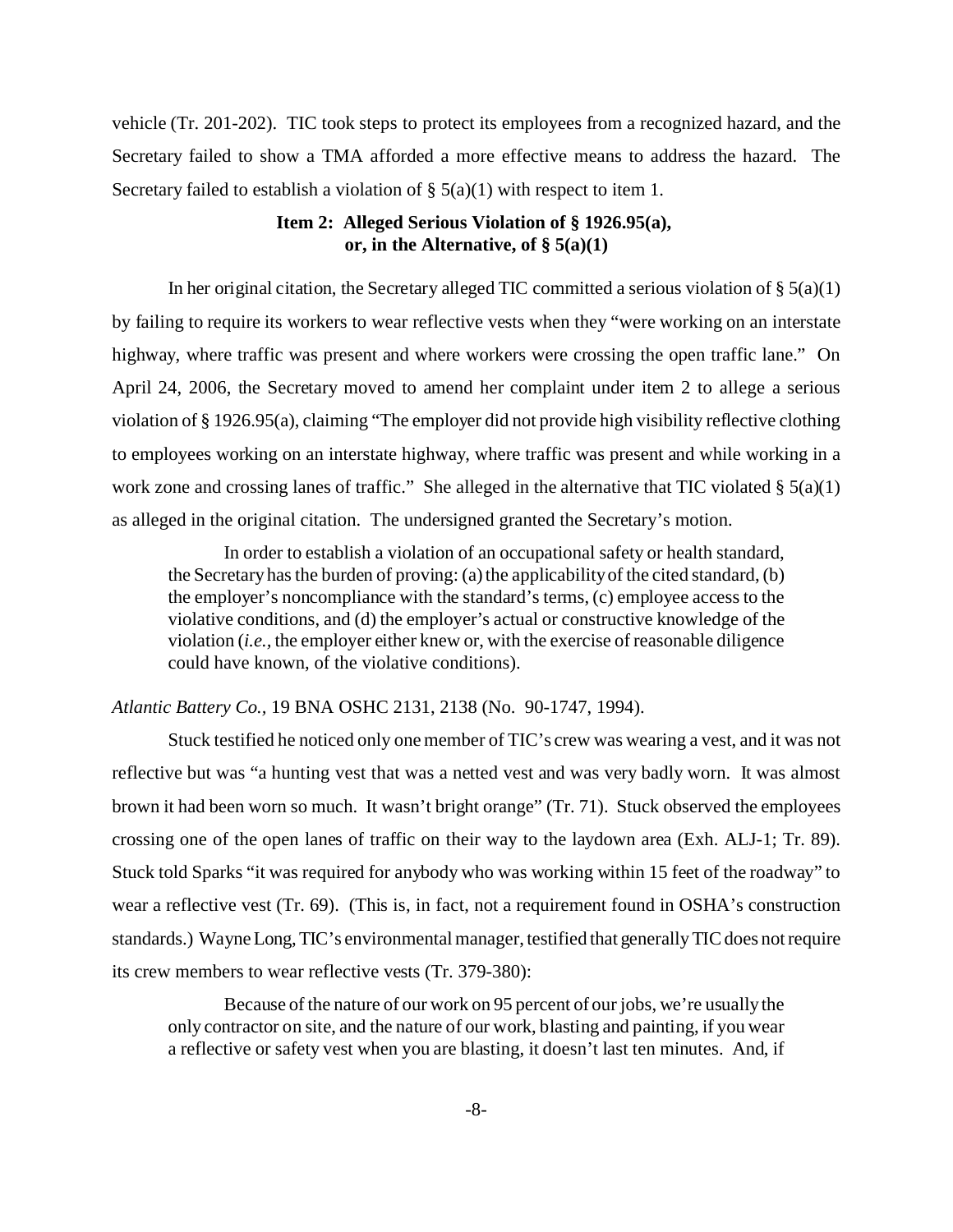you wear it while you're painting, it gets covered by overspray in a matter of a couple of minutes.

It's not feasible, it's impractical because they don't last long enough. You can't buy enough for the day to keep them on the men. But when it's requested of us, we come out with a containment procedure or work rule, and on that particular site at Blanchep [the job TIC completed prior to the one at issue] you are to wear it when you're outside of the containment if required, if outside.

MoDOT inspectors had requested TIC to require its crew members to wear reflective vests on the earlier Blanchep job. Long felt the inspectors might want the same requirement on the job at issue, so he implemented it as a policy for the site. Long emphasized his rule was not prompted by safety concerns (Tr. 381): "Just if you appease them, to make them happy, things go fine. If you don't appease them, they will make it rough on you." The work rule Long allegedly instituted on his initiative for these two jobs was a verbal accommodation for MoDOT, but did not appear to be followed by the TIC crew.

## **Section 1926.95(a)**

Section 1926.95(a) provides:

Protective equipment, including personal protective equipment for eyes, face, head, and extremities, protective clothing, respiratory devices, and protective shields and barriers, shall be provided, used, and maintained in a sanitary and reliable condition wherever it is necessary by reason of hazards of processes or environment, chemical hazards, radiological hazards, or mechanical irritants encountered in manner capable of causing injury or impairment in the function of any part of the body through absorption, inhalation or physical contact.

### **Applicability**

The first element the Secretary must prove is that the cited standard applies to the cited conditions. TIC argues § 1926.95(a) does not apply to reflective vests. The issue of the applicability of § 1926.95(a) (or of the identical general industry standard found at § 1910.132(a)) to reflective vests has recently been addressed in detail in *The Ruhlin Company,* OSHRC website, 2006 – No. 28 (Docket No. 04-2049, November 20, 2006) and *United States Postal Service*, OSHRC website, 2006 – No. 22 (Docket No. 04-0316, November 20, 2006).

In *Ruhlin*, the employer's crew was widening a section of highway. The crew closed the outside eastbound lane, used cones to create a work zone, and placed an arrow board to warn traffic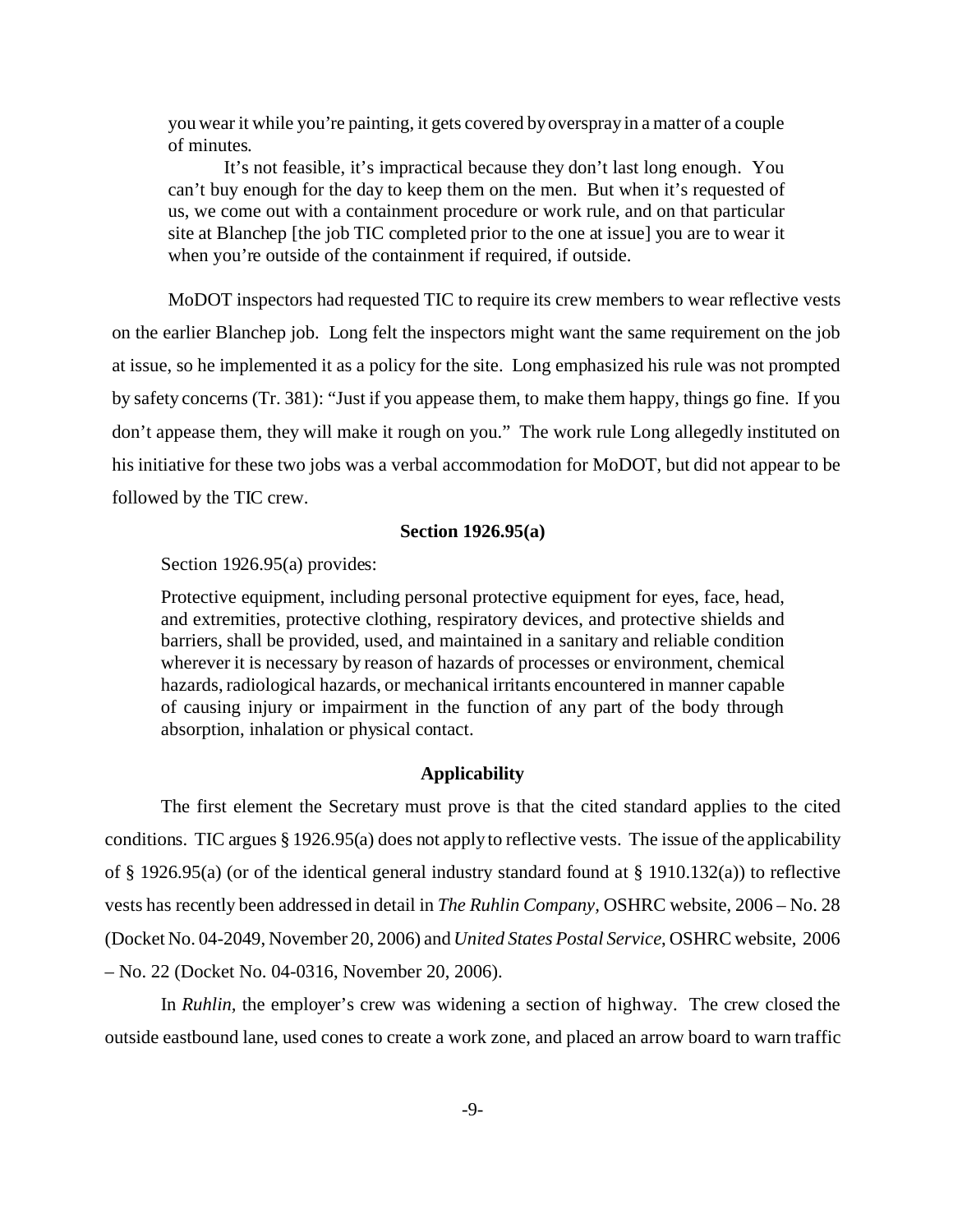of the road work and to reduce the speed limit. Ruhlin's employees working inside the work zone were not required to wear reflective vests. The Secretary cited Ruhlin for a violation of § 1926.95(a). Judge Ken S. Welsch vacated the citation. In affirming that portion of his decision, the Commission held that Subpart E, where § 1926.95(a) is found (Personal Protective and Life Saving Equipment), does not encompass high-visibility clothing or other warning garments. Those standards provide an actual physical protection or barrier between the potential hazard and the employee, rather than the protection of a visual warning to others offered by high visibility or warning garments. Because the Secretary's interpretation to the contrary was inconsistent with other construction standards, with her more recent interpretative letter, and with statutory requirements for rulemaking, the Commission considered the interpretation unreasonable and rejected it. *Ruhlin*, 2006 OSHRC No. 28, p. 5-8).

Section 1926.95(a) does not apply to high-visibility clothing or warning garments. Item 2, alleging an alternative violation of § 1926.95(a), is vacated.

## **Section 5(a)(1), in the Alternative**

#### **1. Was there a hazard?**

The Secretary again incorrectly frames the hazard alleged in item 2 under  $\S$  5(a)(1) in terms of the absence of abatement, *i.e.,* not wearing high-visibility clothing or warning garments. Again, the undersigned rejects this framing. The alleged hazardous condition to which TIC's employees were exposed was being struck by vehicles as they walked across open lanes of traffic when crossing the highway.<sup>1</sup> The CDC/NIOSH publication "Building Safer Highway Work Zones" establishes that working both inside and outside a highway work zone constitutes a hazard.<sup>2</sup>

 $1$  In its post-hearing brief, TIC defines the hazard as "errant vehicles entering the workzone," and high-visibility clothing would not prevent a driver who has lost control of his or her car from striking a worker in the work zone. In her original citation and amended complaint, the Secretary focuses on workers crossing the highway on foot. In her post-hearing brief, she also focuses only on workers crossing the highway, not on workers located within the work zone. This decision addresses only the struck-by hazard to employees crossing the highway.

 $2$  TIC argues a hazard addressed by an advisory standard of MoDOT cannot be the subject of a citation under § 5(a)(1), citing *A. Prokosh & Sons Sheet Metal, Inc.,* 8 BNA OSHC 2077, 2082 (No. 76-406, 1980). The Review Commission rejected the argument in *Ruhlin,* 2006 O SHRC No. 23, p. 8-9, holding the advisory provision "*not* incorporated as an OSHA standard via § 1926.200(g)" (emphasis in original) does not preempt a general duty violation.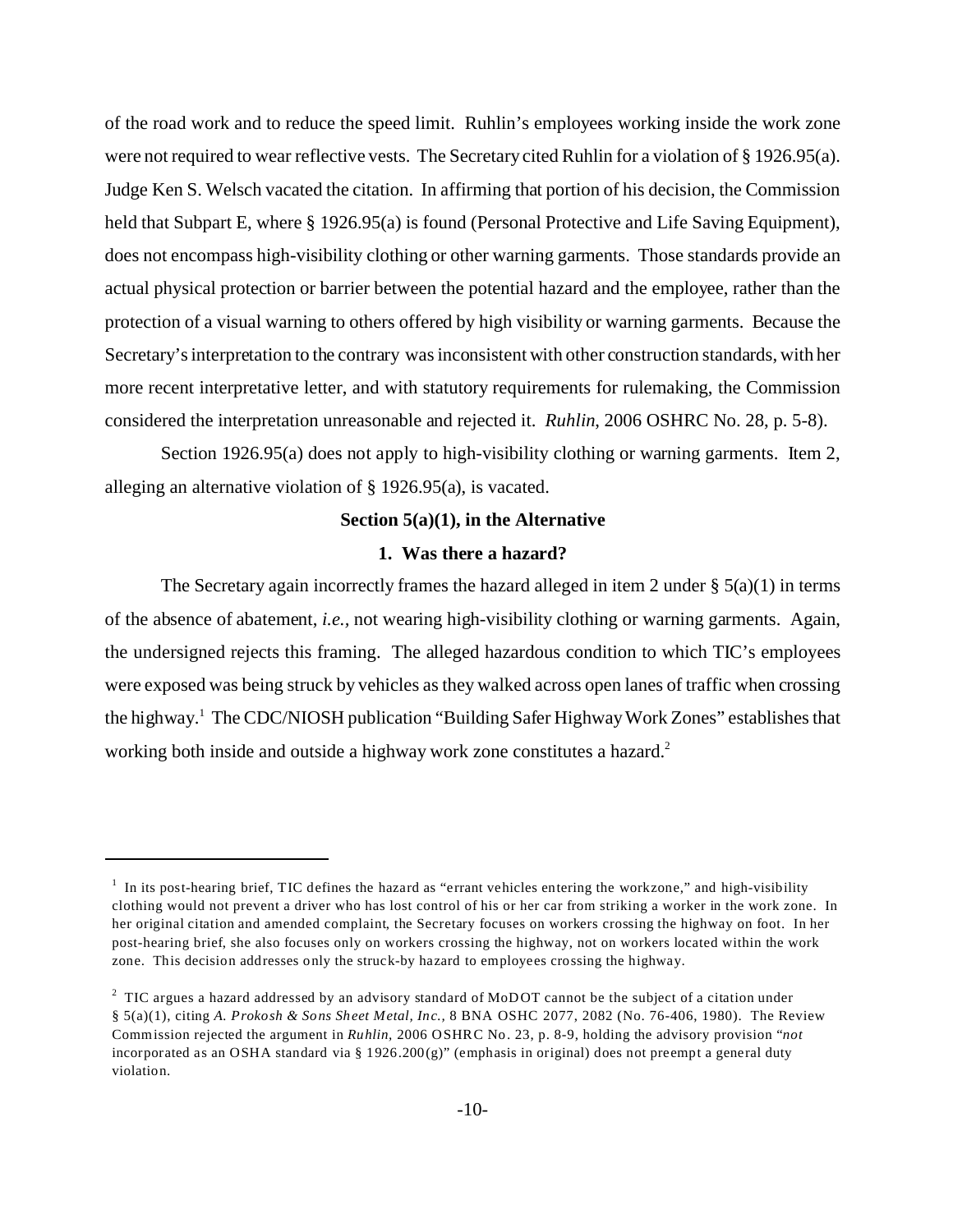## **2. Was the hazard recognized?**

 most dangerous."3 TIC also recognized the hazard. TIC supervisor Jackson testified that at the The record also establishes the hazard as recognized. The Commission in *W. G. Fairfield,* 19 BNA OSHC at 1236, states that, of the three practices of working adjacent to the highway, flagging motorists on the highway, or crossing the highway, "crossing an active highway on foot is clearly the beginning of a shift when employees need to get to the work zone from the laydown area where they park their vehicles and where equipment is stored, TIC does a "rolling lane drop" (TR. 336): "I'll take my truck with the lights on it, and I'll actually slow the traffic down in the live lane and even stop it if I have to to allow them time to cross that line into the lane drop area." When asked how employees got back to the laydown area, Jackson stated, "Normally, they would stay [in the work zone] until lunch time or whatever, and then we would get in my truck and come across" (Tr. 337).

# **3. Was the hazard likely to cause death or serious physical harm?**

As in Item 1, the Secretary established the third element (the hazard is likely to cause death or serious physical harm) by introducing the fatality statistics for highway construction.

## **4. Was there a feasible and effective means of abatement?**

The last element the Secretary must prove is that a feasible and effective means existed to eliminate and materially reduce the hazard. TIC argues it eliminated the hazard by implementing the rolling lane drop and by ferrying the employees across the highway by truck. This method would be acceptable if the record established TIC's employees followed it without fail. The Secretary presented evidence, however, that TIC's employees crossed the active lane of the highway on foot, without wearing high visibility clothing. Stuck testified he observed TIC's crew walk across the open lane from the work zone to the laydown area carrying equipment (Tr. 89). Stuck stated four of the five

 $3$  The undersigned agrees that crossing an active highway on foot is a recognized hazard. When considered in terms of the duration of exposure, it may constitute the greatest hazard. However, "Building Safer Highway Work Zones" indicates it is not the activity associated with the greatest number of highway construction fatalities. Of the 841 deaths recorded from 1992 to 1998, 492 occurred inside the work zone, and 465 of those were vehicle or equipmentrelated. Deaths occurring outside the work zone (which would include crossing the highway on foot) numbered 349, 198 of which were vehicle or equipment-related. The document states, "In all but 13 of the [152] incidents involving a traffic vehicle, the motorist left the traffic space and intruded into the work space, striking the worker," (Exh. C-9, p. 5).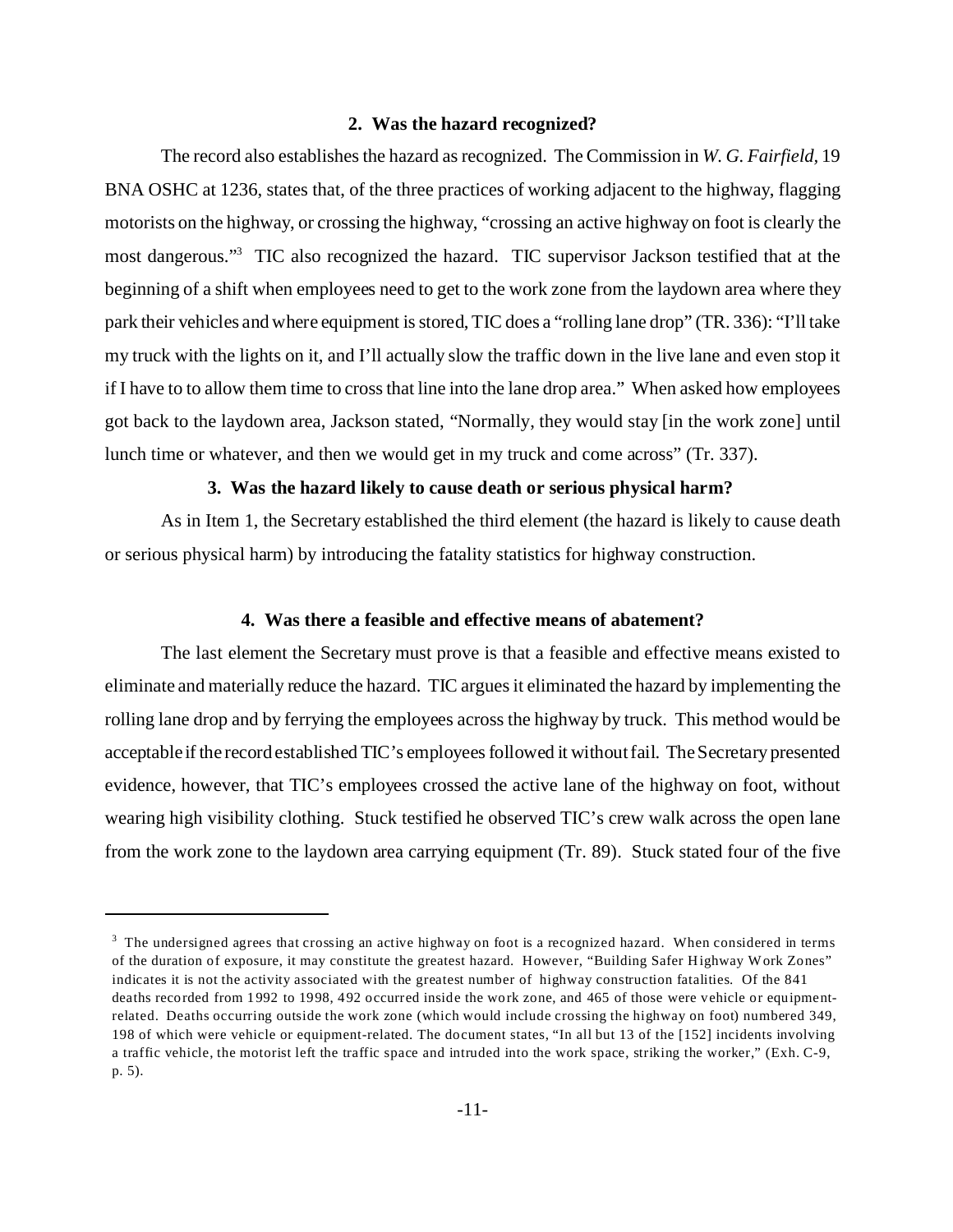crew members he saw crossed over the open lane (Tr. 90-91). TIC claims generally its employees wore reflective vests on that site, but provided no specific evidence they did so (Tr. 288-289):

Q. How many employees at that time [of the inspection] were wearing reflective vests, do you recall?

Sparks: I don't.

Q. Do you know if anyone was wearing reflectorized vests?

Sparks: I'm sure they were. That's our policy.

Stuck's eyewitness account of four crew members crossing on foot without high-visibility clothing bringing equipment is credited over the speculative testimony by TIC personnel based on an alleged policy. While wearing high-visibility clothing would not eliminate the hazard of being struck by a traffic vehicle, it does materially reduce the hazard. In TIC's scenario, reflective vests may provide little protection for workers in work zones against errant vehicles whose drivers have lost control. For employees crossing a lane on foot, however, wearing brightly colored reflective vests increases their visibility and reduces their risk of being struck by a vehicle. The Review Commission's recent decision in *United States Postal Service (USPS)*, 2006 OSHRC No.23 (decided the same day as *Ruhlin*), does not invalidate this analysis. In *USPS*, the Postal Service required letter carriers walking or crossing a roadway in low-light or dark conditions to wear garments with reflective strips and reflective vests. The Secretary argued the reflective garments did not comply with the criteria in ANSI-ISEA 107-1999 and offered inadequate protection. She failed, however, to prove why the protection was inadequate or why the ANSI criteria more effectively protected or warned against the hazard of being struck by a vehicle. In contrast to the Postal Service in *USPS*, TIC did not enforce wearing highly visible reflective vests or warning garments while crossing open highway lanes. Even if it existed, TIC's alleged job-specific "policy" was ineffective.

Traditionally, the bright reflective colors of the warning vests or garments visually cue the highway driver that individuals are in the area designed only for automobile traffic. Drivers routinely see people required to work in and around traffic in dark or daylight, such as traffic police, school crossing guards, or flaggers, all of whom wear highly-visible or reflective clothing. (Many bicyclists and joggers who are on the roadways also wear reflective garments.) Just as speeding motorists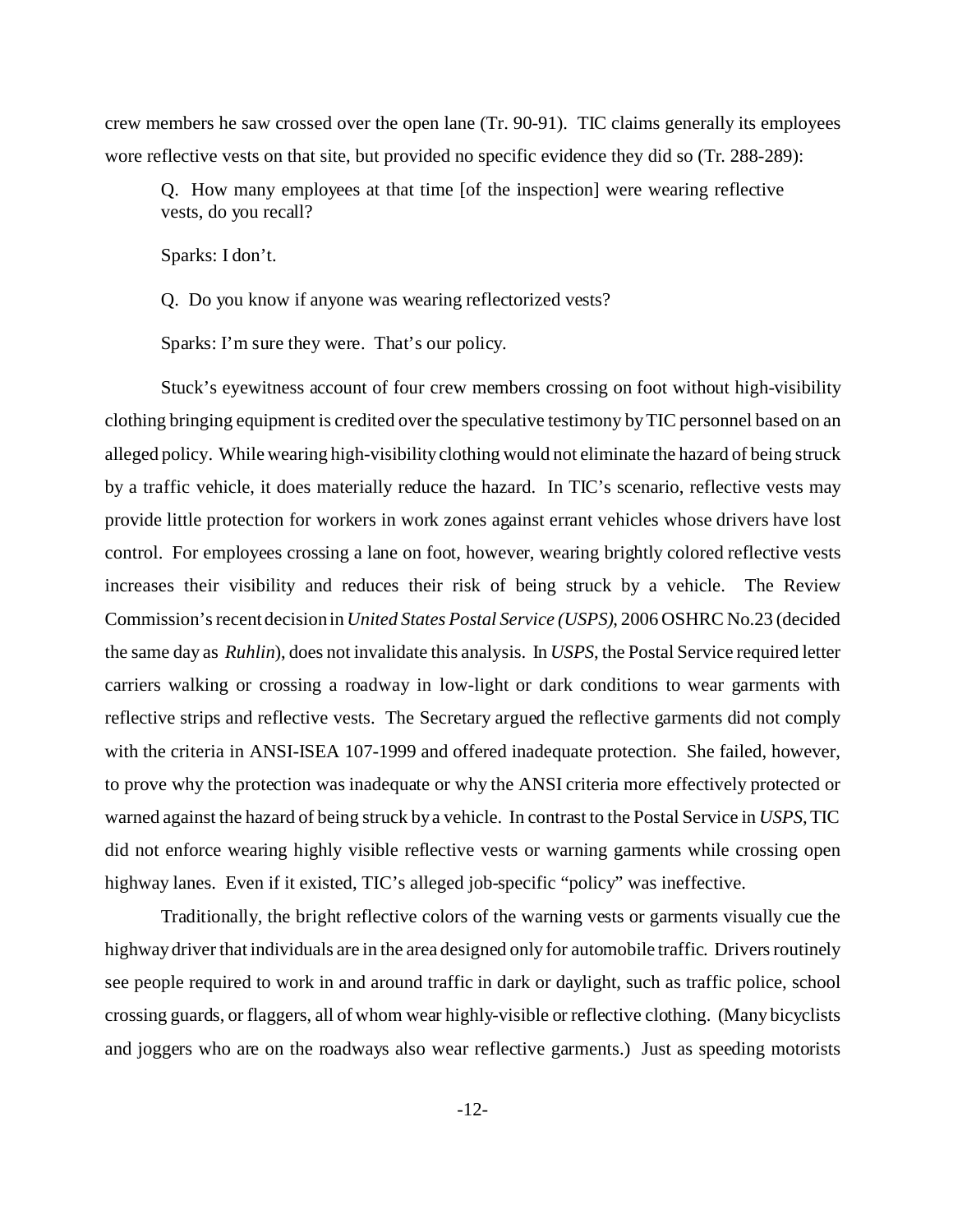reflexively slow down when they spot blue flashing lights, drivers who see the bright colors of the reflective or warning garments reflexivelyslow down, drive more carefully, and avoid aiming towards individuals wearing reflective clothing. Drivers reasonably have come to expect workers crossing active highway lanes will wear highly-visible warning garments. Failure to wear the warning garments creates additional danger in a dangerous environment.

The Secretary established the existence of a feasible and effective means of abatement. The serious violation of § 5(a)(1) for failing to require that employees crossing an open highway lane on foot wear high-visibility clothing is affirmed.

## **Item 4: Alleged Serious Violation of § 1926.453(b)(2)(v)**

The Secretary alleges TIC committed a serious violation of  $\S$  1926.453(b)(2)(v), which provides:

A body belt shall be worn and a lanyard attached to the boom or basket when working from an aerial lift.

It is undisputed the cited standard applies to TIC's employees working in aerial lifts, and employees not tied off would be exposed to fall hazards. Compliance and knowledge are at issue.

Stuck contends he observed TIC employee Raul Morales working from an aerial lift elevated 18 to 20 feet. Stuck says Morales was not wearing a body belt. TIC attacks the credibility of Stuck, arguing his testimony is contradicted by the other witnesses and not supported by the evidence. TIC also argues that, even if Morales was working at a height of 18 feet without being tied off, TIC had no knowledge of the condition. TIC also asserts the affirmative defense of employee misconduct.

#### *Stuck's Testimony*

Stuck was driving westbound on I-70 at approximately 6:30 a.m. on August 20, 2005, when he saw a highway work zone (Tr. 61, 171, 183). Approximately d of a mile from the work zone, westbound traffic stopped and Stuck observed Morales in an aerial lift 18 to 20 feet in the air (Tr. 171-172). Stuck observed Morales "working up in the beams of the bridge, below the bridge" (Tr. 61). Stuck stated he watched him "for three or four minutes while I was moving toward him in my own personal vehicle. As I was driving, I could see him out of the corner of my eye." (Tr. 151 152). As the traffic began moving, Stuck stopped looking at Morales and focused on driving and finding a parking place (Tr. 173-174). Stuck was unable to photograph Morales working at a height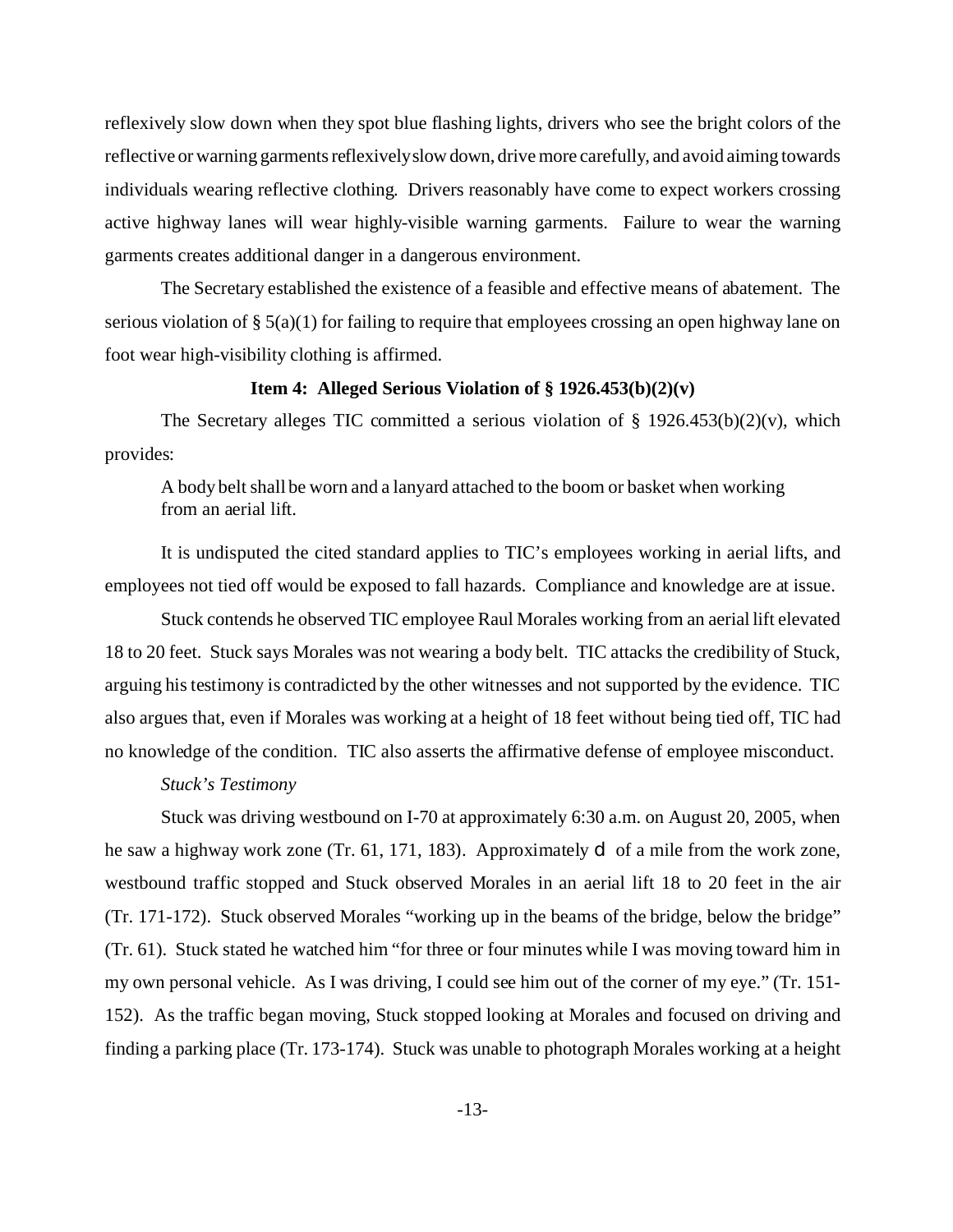of 18 feet because his camera was on the back seat of his car while he was driving (Tr. 152). Stuck exited his car approximately 10 minutes after first seeing Morales in the lift (Tr. 242). Stuck returned to his car and drove over to the opposite side of the road, from where he observed Morales again. The second time Stuck saw Morales in the elevated lift was approximately 20 minutes after he first observed him (Tr. 241-242). When Stuck saw him, Morales was handling a piece of equipment, possibly a hose (Tr. 153).

Stuck pulled into the work zone past the last piece of equipment, put on his PPE, and approached the nearest person on the site (Tr. 62). Stuck first spoke to a representative from the general contractor Millstone Bangert (Tr. 62). The representative directed Stuck to Kevin Sparks (Tr. 67).<sup>4</sup> According to Stuck, Sparks told him Morales was not wearing his harness because "it was across the road in a laydown area" (Tr. 69).

## *Morales's Testimony*

Raul Morales testified through a Spanish translator. Morales stated he always wore a harness when working in the aerial lift. When Stuck arrived at the site, Morales was moving the aerial lift because it was on top of one of the containment tarps (Tr. 29). Morales had exited the lift and was changing out of his coveralls and cleaning up when other members of his crew asked him to re-enter the lift and move it off of the tarp so they could roll it up (Tr. 30-31). Morales could not remember if he put his harness back on to move the lift (the basket was not elevated, but TIC's rule is to wear a harness and tie off any time a worker is in the lift (Tr. 39-40)). Morales testified he always followed the tie-off rule (Tr. 40). Stuck did not interview Morales (Tr. 33).

#### *Kevin Sparks*

Sparks testified he did not recall telling Stuck that Morales's harness was across the street. He stated he never told Sparks he was aware Morales was in the lift while not being tied off (Tr. 287, 290). He arrived at the site "right after daybreak," near the end of crew's shift at 7:00 a. m. The TIC crew members had finished their work and "were derigging, rolling up hoses, rolling up tarps. We

<sup>4</sup> Stuck testified when he met with Sparks, another man was standing nearby, whom Stuck identified as TIC foreman Alan Jackson (Tr. 66-67). Jackson denies meeting with, or even seeing, Stuck during the OSHA inspection (Tr. 303, 356).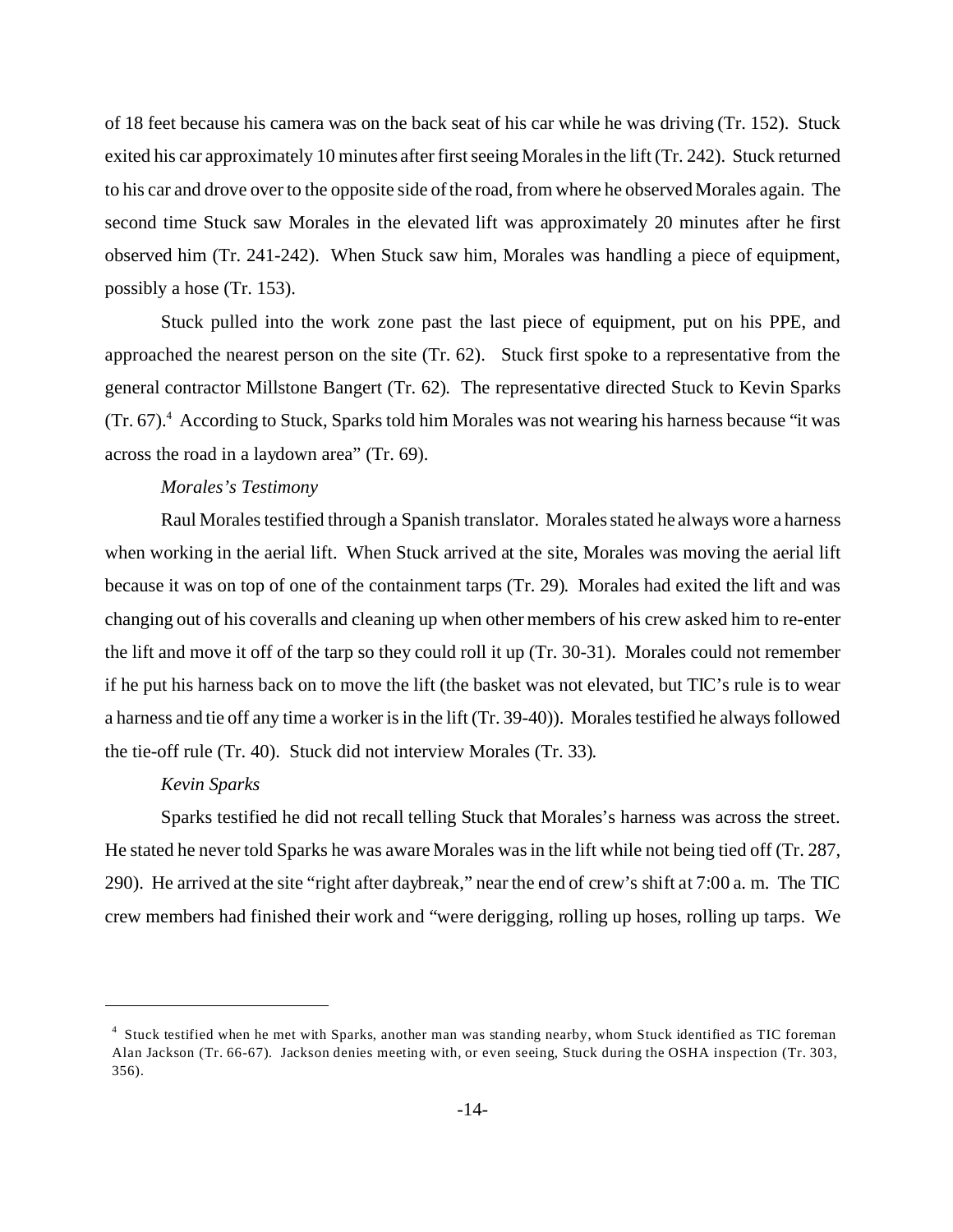were trying to get off the highway" (Tr. 286-287). When Stuck arrived on the site, Sparks was working to repair a broken-down lift (not the one in which Morales worked) (Tr. 285).

## *Alan Jackson*

in the lift without his body harness (Tr. 325). Jackson testified that at the time of Stuck's inspection, Foreman Jackson was on site at the time of Stuck's inspection. He did not observe Morales there was no reason for Morales to be in the lift 18 to 20 feet in the air (Tr. 342): "We were finished with the bridge. There was no reason to go back up there."

## **1. Did TIC comply with the terms of the standard?**

The only evidence presented by the Secretary in support of her charge that Morales was working from a lift 18 to 20 feet in the air without being tied off is the testimony of Stuck. She presents no photographic evidence. Despite Stuck's claim that Sparks acknowledged Morales's harness was across the street, no witness statement, notes, or contemporaneous report was adduced to support his claim. The accuracy of Stuck's observation from a moving car at some distance that an employee elevated at least 18 feet in the air was not tied off is open to question. The angle and the height of the basket would seemingly work against certainty on this issue. Yet, TIC offered no evidence that Stuck was unable to see whether or not Morales was tied off from his positions on the highway. Morales's testimony regarding whether he was tied off was confusing and evasive. He testified he wore his harness in the aerial lift earlier that day while sandblasting. He had only just taken off his harness and cover-alls when another employee asked him to move the aerial lift (in its lowered position). His testimony focused on that latter time, and did not otherwise address the period when Stuck observed him 20 minutes earlier. Sparks, while denying he said anything regarding Morales's harness, came across as defensive and uncooperative.

The Secretary has the burden of proving each element of her case by a preponderance of the evidence. On the element of noncompliance, she has done so.

## **2. Employer Knowledge**

The Secretary has failed to establish TIC had actual knowledge that Morales was not tied off in the lift. Jackson and Sparks both testified they were unaware Morales was working from the lift without his harness. For proof of actual knowledge, the Secretary relies on Stuck's testimony that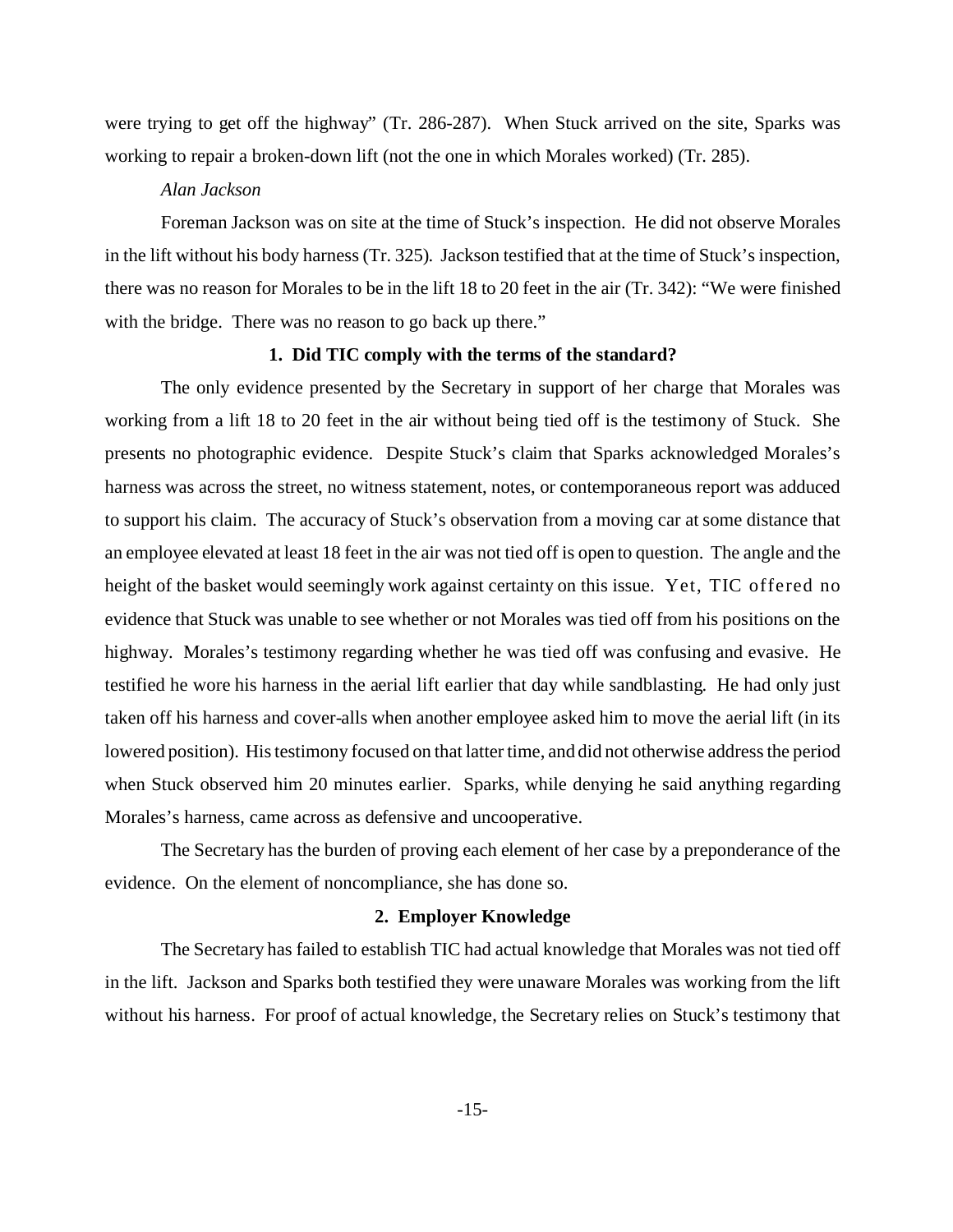Sparks acknowledged Morales's harness was across the street. A review of Stuck's testimony on this issue shows Stuck and Sparks may have misunderstood each other.

At the time Stuck interviewed Sparks, 20 minutes had elapsed since Stuck first saw Morales in the lift. Morales testified he had exited the lift, taken off his coveralls, and begun cleaning up. He then re-entered the lift to move it off one of the tarps, as requested by his co-workers (Tr. 30, 31). Sparks testified that when he arrived at the worksite, shortly after 7:00 a.m., the TIC crew members were done with their shift and were in the process of moving the equipment off the highway. Sparks's attention was trained on the broken-down aerial lift and the repairman sent to fix it (Tr. 286 287). The shift was late, and the pace of activity was frenetic. Crew members were carrying equipment across the highway during this time.

When Stuck asked Sparks where Morales's harness was, Sparks answered "Across the street." He knew Morales was done with his shift and the storage trailer was located in the laydown area where the employees took the tools and equipment after they were done. Stuck may have intended his question to mean, "Why wasn't Morales wearing his harness when he was elevated 18 feet in the aerial lift 20 minutes ago?" but Sparks could have interpreted his question to mean, "Where is the harness now that Morales's shift is over?" Stuck's testimony is generally worded and vague regarding the time about which he is questioning Sparks (Tr. 68-69):

Stuck: I asked Mr. Sparks why he didn't have on his harness, and I was told that the harness was in a storage trailer on the other side of the road. . . . We went into some detail about the need for the harness and lanyard, and I asked him why he didn't have it on, and he said it was across the road.

Q. You asked him why he didn't have it on?

Stuck: I'm sorry, I should be more clear. I asked Mr. Sparks why the man in the aerial lift didn't have it on.

Q. What did Mr. Sparks reply?

Stuck: He replied that it was across the road in a laydown area; in that area.

Struck did not ask Sparks why Morales did not have on the harness at the time he was in the lift. His question could be interpreted as doubting that TIC had any fall protection on the site. Sparks's answer could be interpreted as assuring Stuck that TIC does use fall protection, and that it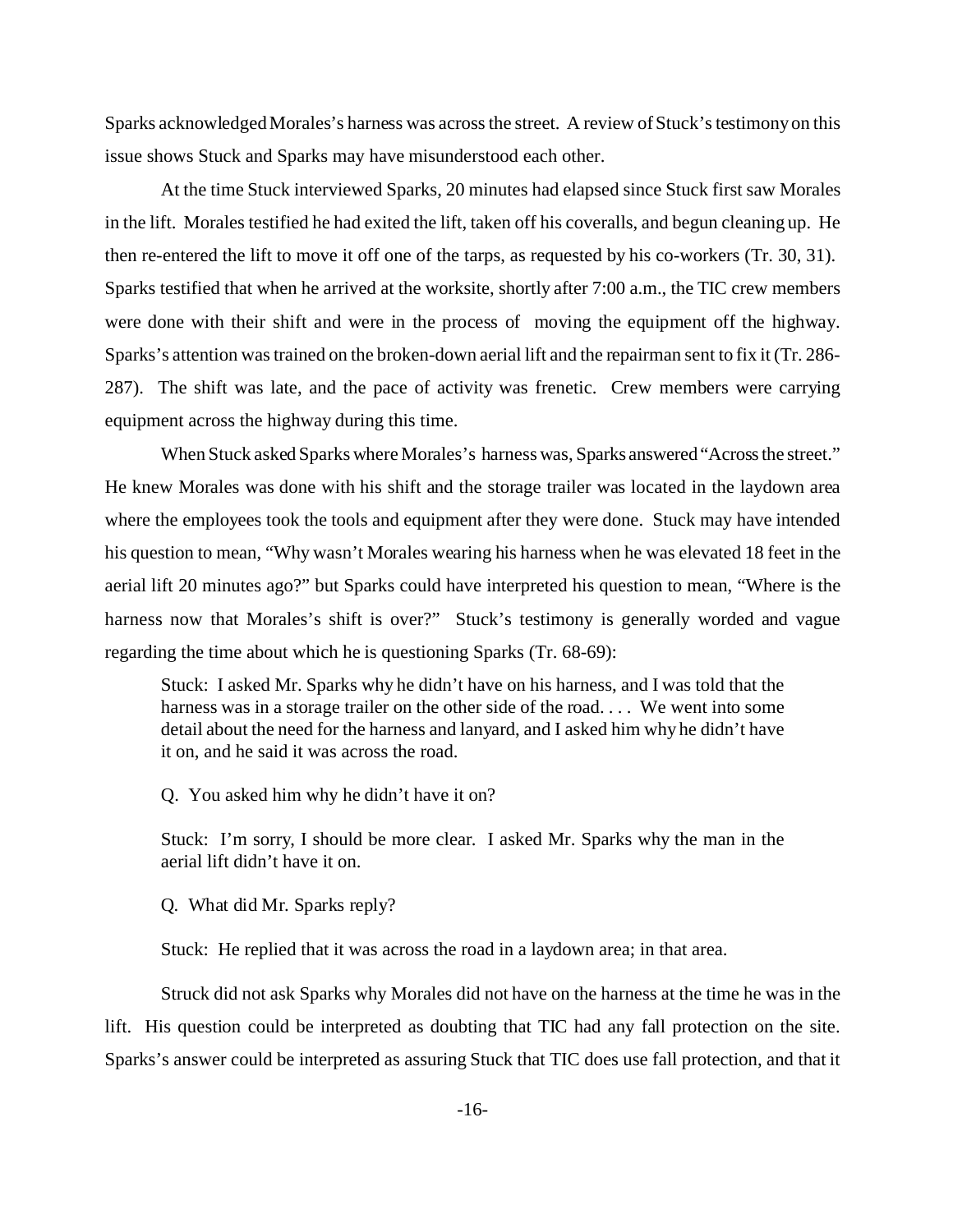is in the storage trailer if he wants to check. Such an interpretation was reasonable. The conversation recounted by Stuck does not establish actual knowledge on Sparks's part that Morales was in the lift without his harness.

The Secretary also failed to establish constructive knowledge. To prove constructive knowledge, the Secretary must show that the employer could have discovered the violative condition with the exercise of reasonable diligence. "Whether an employer was reasonably diligent involves a consideration of several factors, including the employer's obligation to have adequate work rules and training programs, to adequately supervise employees, to anticipate hazards to which employees may be exposed, and to take measures to prevent the occurrence of violations." *Donohue Indus., Inc.*, 20 BNA OSHC 1346, 1349 (No. 99-0191).

violate company safety rules (Exhs. R-6). TIC had a work rule requiring employees working in lifts to tie off 100% of the time. This rule was communicated in orientation training, refresher training, and weekly toolbox talks (Exh. R-1; Tr. 364, 366-367). Several of the crew members, including Morales, spoke Spanish as a first language. Both Morales and Jackson testified that if one of the Hispanic workers had trouble understanding any communications, Jackson explained it to him in Spanish, in which he is fluent (Tr. 320). TIC implements a progressive disciplinary system, and disciplines employees when they

TIC demonstrated it exercises reasonable diligence in discovering and correcting the specific safety hazard. The Secretary failed to establish TIC had constructive knowledge of Morales's violative conduct. Item 4 is vacated.

#### **Penalty Determination**

The Commission is the final arbiter of penalties in all contested cases. In determining an appropriate penalty, the Commission is required to consider the size of the employer's business, its history of previous violations, the employer's good faith, and the gravity of the violation. Gravity is the principal factor to be considered.

TIC employs approximately 100 workers (Tr. 134). The company had received citations for serious violations of the Act within the three years prior to the instant inspection (Tr. 134). No evidence was adduced to show less than good faith.